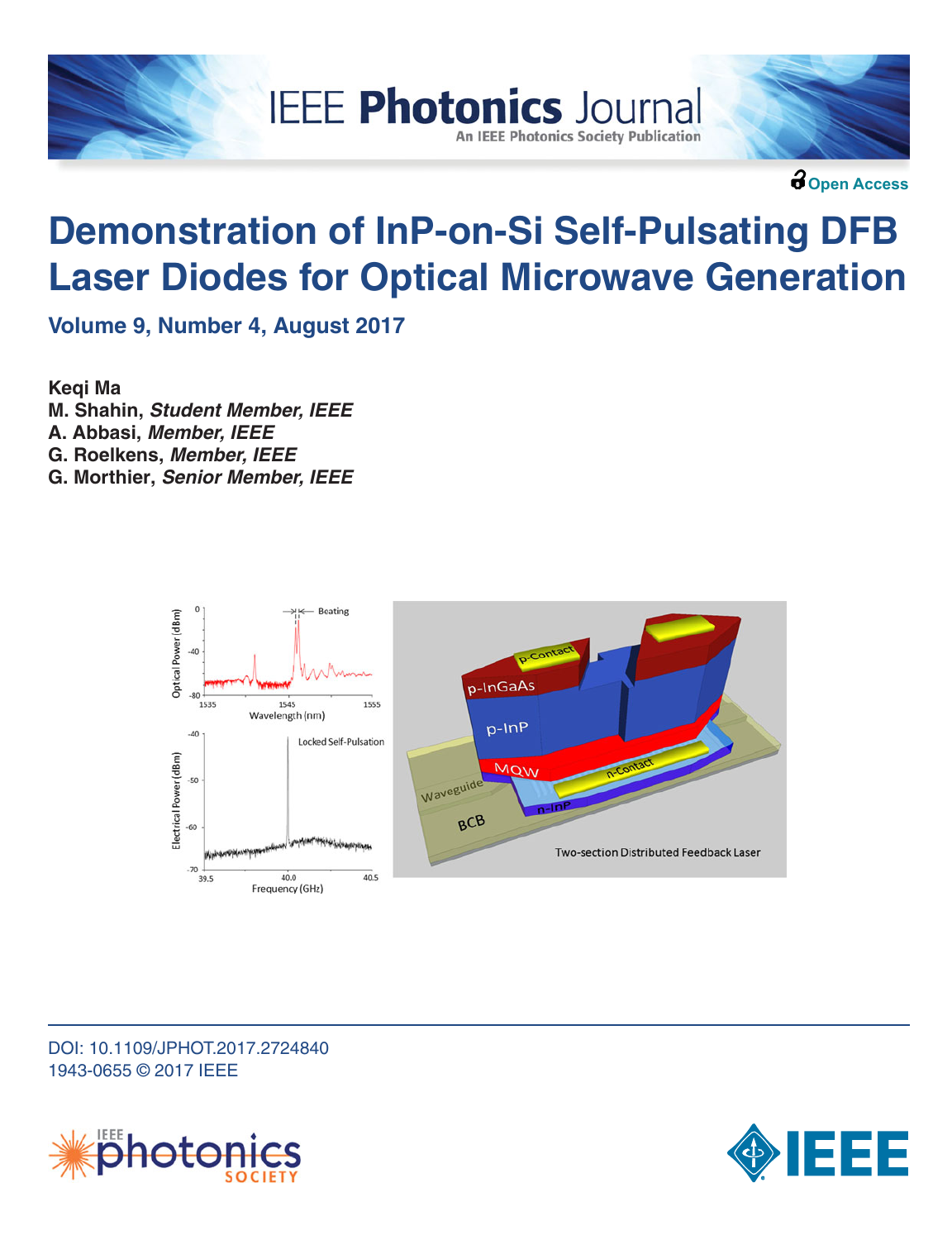## **Demonstration of InP-on-Si Self-Pulsating DFB Laser Diodes for Optical Microwave Generation**

**Keqi Ma,**<sup>1</sup> **M. Shahin,**2,3 *Student Member, IEEE***, A. Abbasi,**2,3 *Member, IEEE***, G. Roelkens,**2,3 *Member, IEEE***, and G. Morthier,**2,3 *Senior Member, IEEE*

<sup>1</sup> Centre for Optical and Electromagnetic Research, State Key Laboratory for Modern Optical Instrumentation, Zhejiang University, Hangzhou 310027, China 2Photonics Research Group, Department of Information Technology (INTEC), Ghent University–IMEC, Gent B-9000, Belgium 3Center for Nano-and Biophotonics, Ghent University, Gent B-9000, Belgium

*DOI:10.1109/JPHOT.2017.2724840*

1943-0655 © 2017 IEEE. Translations and content mining are permitted for academic research only. *Personal use is also permitted, but republication/redistribution requires IEEE permission. See http://www.ieee.org/publications\_standards/publications/rights/index.html for more information.*

Manuscript received June 9, 2017; revised July 5, 2017; accepted July 5, 2017. Date of publication July 11, 2017; date of current version July 26, 2017. This work was supported by the Methusalem program of the Flemish Government. (Keqi Ma and M. Shahin contributed equally to this work.) Corresponding author: M. Shahin (e-mail: mahmoud.shahin@ugent.be).

**Abstract:** We demonstrate self-pulsating heterogeneously integrated III-V-on-SOI twosection distributed feedback laser diodes, with a wide range of self-pulsation frequencies between (but not limited to) 12 and 40 GHz. The spectral width of the free-running pulsations is 40 MHz. The dependence of the self-pulsation frequency on the injected current combination and the temperature is investigated. Finally, locking the self-pulsation to an electrical RF signal with power as low as –17 dBm is demonstrated, which can be used for the generation of an optical microwave carrier with a spectral width less than 10 Hz. Such laser could be beneficial for radio-over-fiber applications.

**Index Terms:** Distributed feedback lasers, silicon photonics, integrated optics devices, semiconductor lasers, self-pulsating lasers, radio-over-fiber, optical microwave.

#### **1. Introduction**

Self-Pulsating Distributed Feedback (DFB) laser diodes have been described in literature since the early 1990s, both single section DFB lasers [1] and two- or three-section DFB lasers [2], [3]. In single section DFB lasers, self-pulsations were mainly attributed to spatial hole burning. However, spatial hole burning has a cut-off frequency that is inversely proportional with the carrier lifetime and self-pulsation frequencies in single section DFB lasers are therefore limited to just a few GHz. In two- or three-section DFB laser diodes, self-pulsations are either due to self-Q-switching or beatingtype oscillations [4]. Self-Q-switching can be based either on saturable absorption [5] or dispersive self-Q-switching [4], [6]. Self-pulsating multi-section laser diodes with saturable absorber are very much limited in frequency, but dispersive self-Q-switched DFB lasers have shown self-pulsation frequencies as high as 64 GHz [7]. Self-pulsations were studied intensively in the 1990s, e.g. due to their potential application in optical clock recovery of return-to-zero (RZ) signals in optical communication networks. Clock recovery at 40 Gb/s has been demonstrated using InP multi-section DFB lasers [8].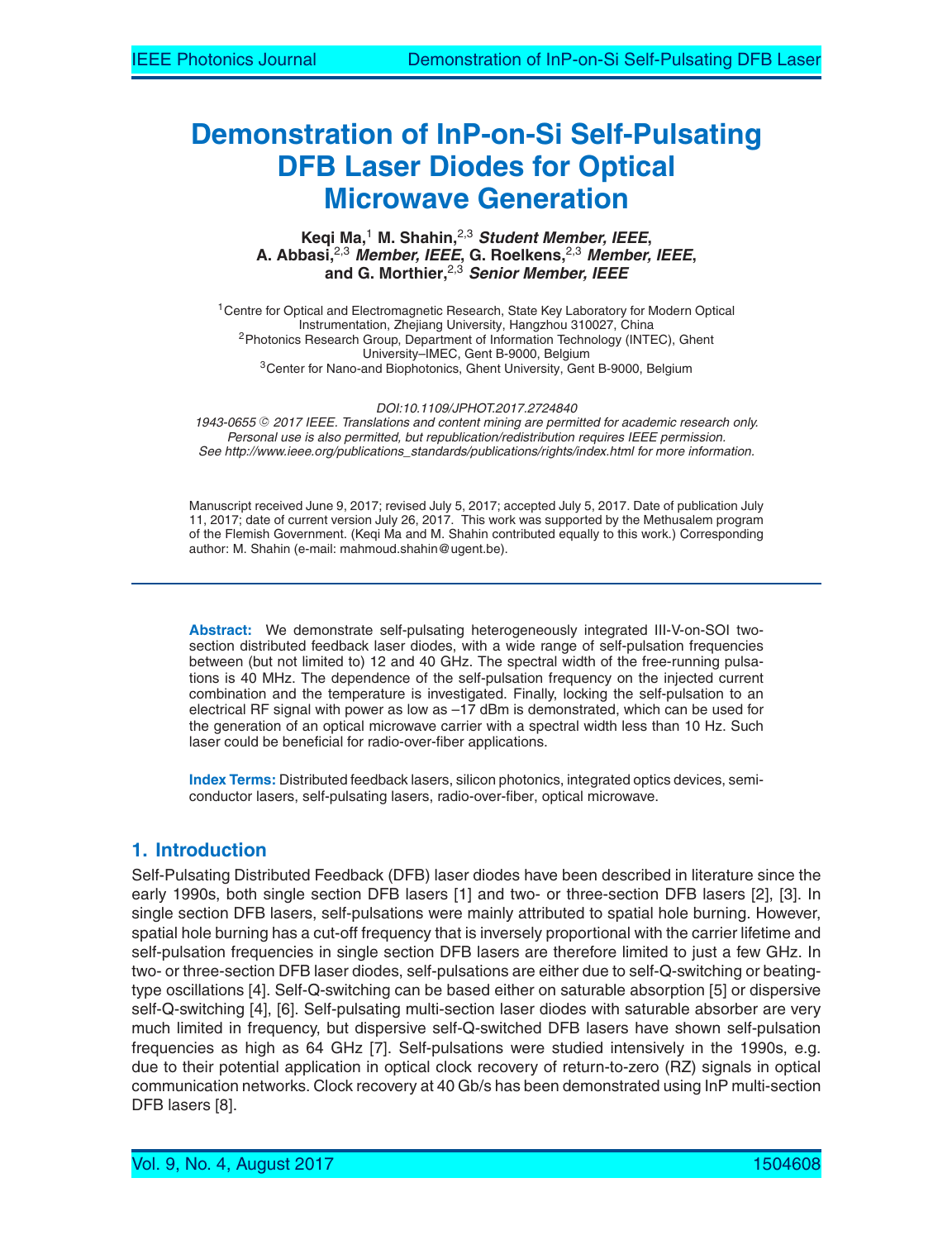

Fig. 1. Schematic layout of the two-section DFB laser. (a) 3D view. (b) Top view. Different mesa widths are patterned, and an electrical isolation is made by dry etching p-InGaAs and part of the p-InP.

At present, the interest in all-optical signal processing has diminished. However, the increased importance of radio-over-fiber systems has generated a strong interest in the generation of optical microwave or millimeter wave carriers [9]. Self-pulsating DFB lasers have the advantage that their self-pulsation frequency is not fixed by the cavity length as in mode locked lasers and can generally be tuned over several GHz. Although alternative methods exist to generate optical microwave or millimeter wave carriers, e.g. direct or external laser modulation, self-pulsating laser diodes can be locked to a weak RF signal. Using this locking, an optical RF signal with very narrow linewidth could be generated with minimal RF power [10].

So far, all reported self-pulsating laser diodes were implemented as monolithic III-V laser diodes. There is, however, an increasing interest in silicon photonics and in light sources on silicon [11], [12], mainly due to the advantages of dense integration of active and passive waveguide circuits and the possibility of co-integration with electronics. Moreover, photonic integrated circuits in silicon-oninsulator (SOI) have recently gained momentum in microwave photonics applications [13].

In this paper, we report on the design, fabrication and characterization of self-pulsating heterogeneously integrated III-V-on-SOI two-section DFB laser diodes. We demonstrate their operation at high frequencies up to 40 GHz. Furthermore, we discuss on how the self-pulsation frequency can be tuned over a broad range by variation of current and temperature. Finally, we also report on the locking of the self-pulsation to a low power electrical RF signal, which can be used for the generation of optical microwave carriers with very narrow linewidth.

#### **2. Design and Fabrication**

The fabricated DFB lasers have two sections with different Bragg wavelengths. An extra phase section is often desired to allow independent control of output power and self-pulsation frequency. We have chosen to design and fabricate two-section DFB lasers (i.e. without a phase section, for simplicity). The different Bragg wavelengths are obtained via different modal effective indices, which is achieved by different widths of the InP mesa (as shown in Fig. 1) [14]. The two sections are electrically isolated by a cut through the p-InGaAs layer and part of the p-InP layer. Both sections are driven above threshold, which is the characteristic feature of beating type self-pulsations [4]. By varying the current combination into the two laser sections, the lasing wavelengths can be tuned and hence the generated self-pulsation frequency is changed.

Many details about the fabrication of such laser diodes have been reported elsewhere [11], [12]. The fabrication starts by bonding InP-based dies comprising the laser epitaxial material onto SOI dies by adhesive bonding using DVS-BCB (divinylsiloxane-bis-benzocyclobutene). The bonding reaches close to 100% bonding yield. Coupling between the InP waveguide and the 400 nm thick silicon waveguide is realized by means of adiabatic tapers (as described in [11]), while coupling from the silicon waveguide to optical fiber occurs by means of surface grating couplers. By largely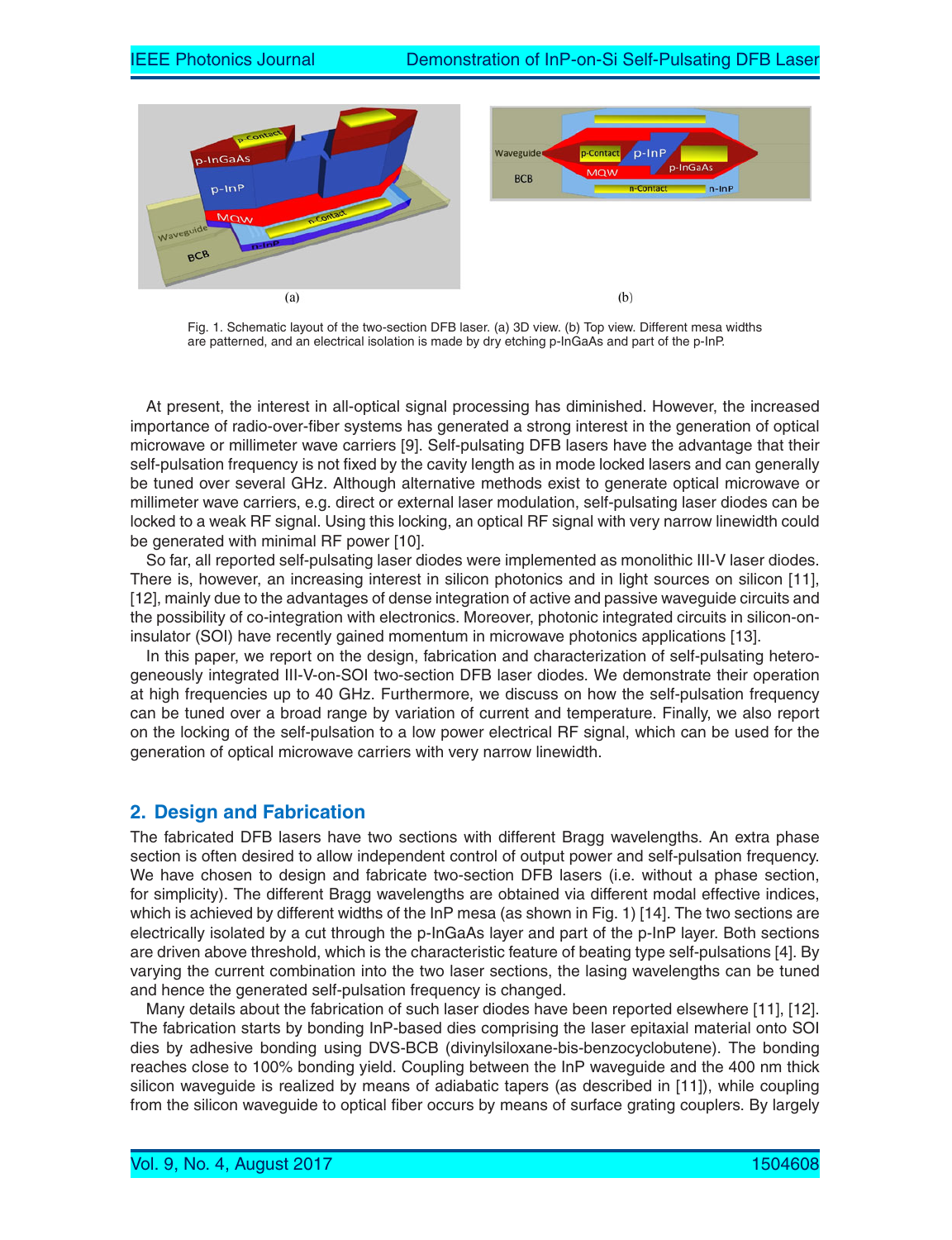

Fig. 2. FIB cross-section of the fabricated devices (close to the III-V taper tip). After bonding, the mesa is etched, followed by passivation by  $Si<sub>3</sub>N<sub>4</sub>$  and BCB, and finally metallization.



Fig. 3. Top-view showing the 20  $\mu$ m electrical isolation and the mesa width transition.

removing the planarizing oxide on top of the silicon, a very thin bonding layer of around 10 nm is obtained, as shown in Fig. 2. The misalignment of around 200 nm between the III-V waveguide layer and the silicon device layer has a negligible impact on the coupling efficiency.

The III-V epitaxial stack consists of a 190-nm-thick n-InP cladding, an active layer consisting of six 7-nm-thick InGaAsP quantum-well layers and seven 9-nm-thick InGaAsP barriers surrounded by two 100-nm-thick separate confinement InGaAsP layers, a 1500-nm-thick p-InP cladding and a 200-nm-thick p-InGaAs contact layer. A mesa is etched down to the n-InP cladding layer (i.e. n-contact layer). A  $9-\mu$ m-wide quantum-well layer is used to reduce surface recombination. The mesa width is different in both sections and has a value of 4  $\mu$ m in the right section and 2  $\mu$ m (Laser A) or 2.5  $\mu$ m (Laser B) in the left section. This value refers to the mesa definition in the early fabrication steps. However, as the fabrication continues, the structure starts to have an angle due to crystal-dependent etching of InP. Fortunately, this angle helps in the optical confinement in the MQW region. Simulation shows an optical confinement of about 10.5% in the MQW region (1.75% per quantum well layer).

Each section has a length of 460  $\mu$ m (230- $\mu$ m-long pumped taper included). The grating defined in the silicon waveguide layer is etched 180 nm and has a period of 240 nm (duty cycle 50%). From the width of the stop-band observed in the optical spectra, a coupling coefficient of around 150 cm−<sup>1</sup> could be derived [12]. Fig. 3 shows a top view during device fabrication, in which the transition between the 2 and 4  $\mu$ m wide mesas and the 20  $\mu$ m electrical isolation are visible. After SiN and BCB Passivation, a 45-degree cut is done using lithography and dry etching. Removing the p-InGaAs layer, and part of the p-InP isolates the sections electrically. The grating underneath the isolation section causes reflections between both sections. From the grating coupling coefficient (150 cm<sup>-1</sup>) and the length of the isolation section (20  $\mu$ m), one can calculate a reflection of approximately 8%. The resistance between the two sections is as high as 13000  $\Omega.$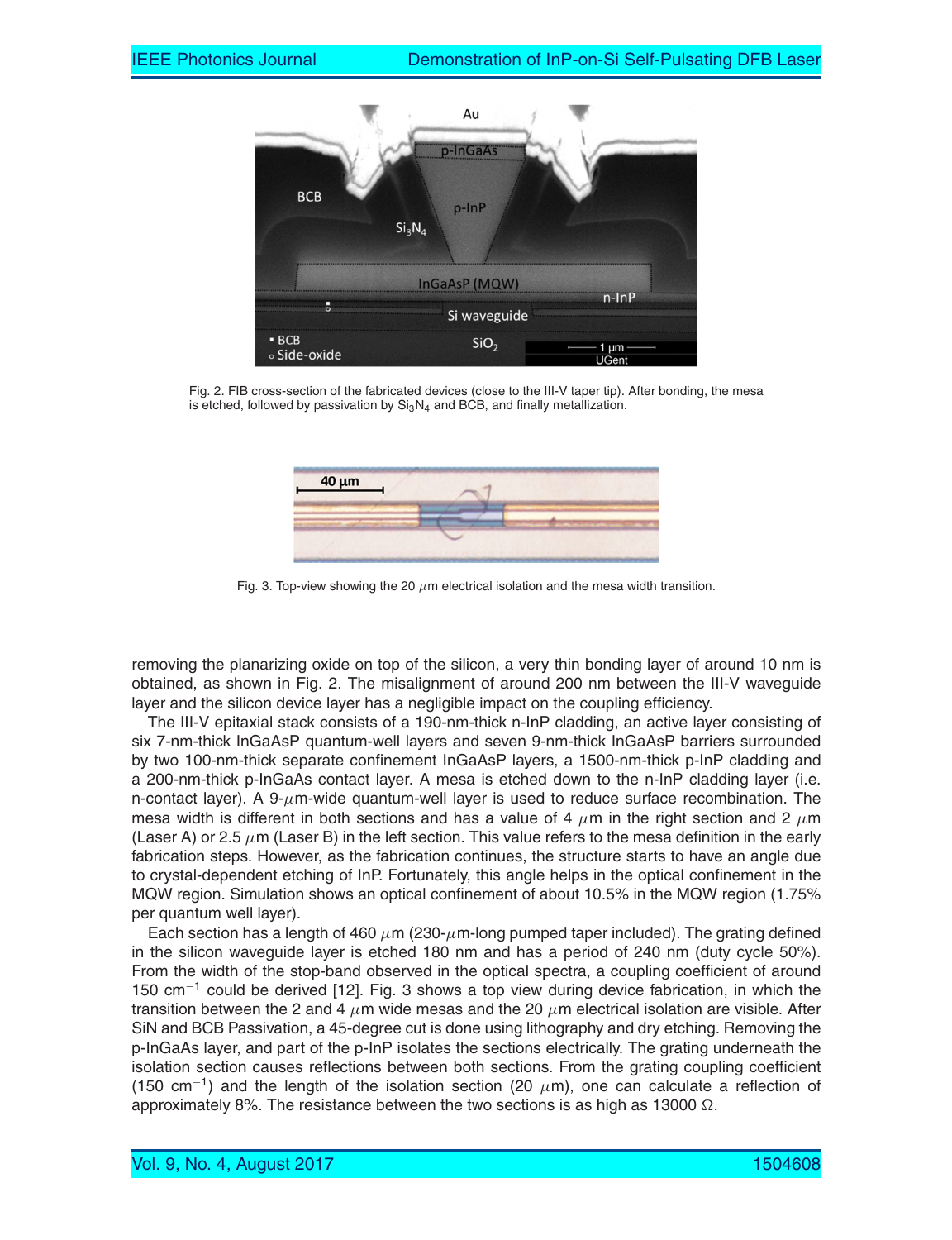

Fig. 4. Output power in fiber as a function of the current into the right section (a) and into the left section (b) for Laser B. The current into the other section was fixed at 0, 10 and 50 mA.



Fig. 5. The optical spectrum for two bias current combinations is shown for Laser B. Depending on the combination, the distance between the peaks changes. This tunes the self-pulsation frequency.

#### **3. Characterization**

The lasers demonstrated a threshold current of  $2 \times 12$  mA (i.e. 12 mA in each section). Fig. 4 shows the output power coupled from the left grating coupler vs. the current in the left or right laser section for laser B (laser A shows a similar trend). The current into the other section is fixed at 0, 10 and 50 mA.

The illustrated power curve corresponds to power measurements in the fiber and it includes the grating coupler losses. The loss caused by the grating coupler is around 8 dB near 1550 nm. The power levels are different when injecting a certain current to one section than to the other section. This stems from the fact that the sections have significantly different widths. Consequently, the current injected (relative with respect to the threshold current) will be different and thus, the output power levels are different. Additionally, the power levels are different because the output was measured from the left section (i.e. the left grating coupler) in all cases. When the current in the left (right) section is low, the lasing is mainly determined by the right (left) section, with the left (right) section operating as travelling wave optical amplifier for the laser light. The stop bands of both sections do not overlap in this case and the left (right) section does not operate as reflector for the laser light. When both currents are high, the stop bands of both sections overlap and the lasing is more complex and determined by both sections. This can also be seen in the optical spectra. The series resistance is around 10  $\Omega$ , slightly lower (9  $\Omega$ ) for the wider right section and slightly larger  $(11 \Omega)$  for the narrower left section.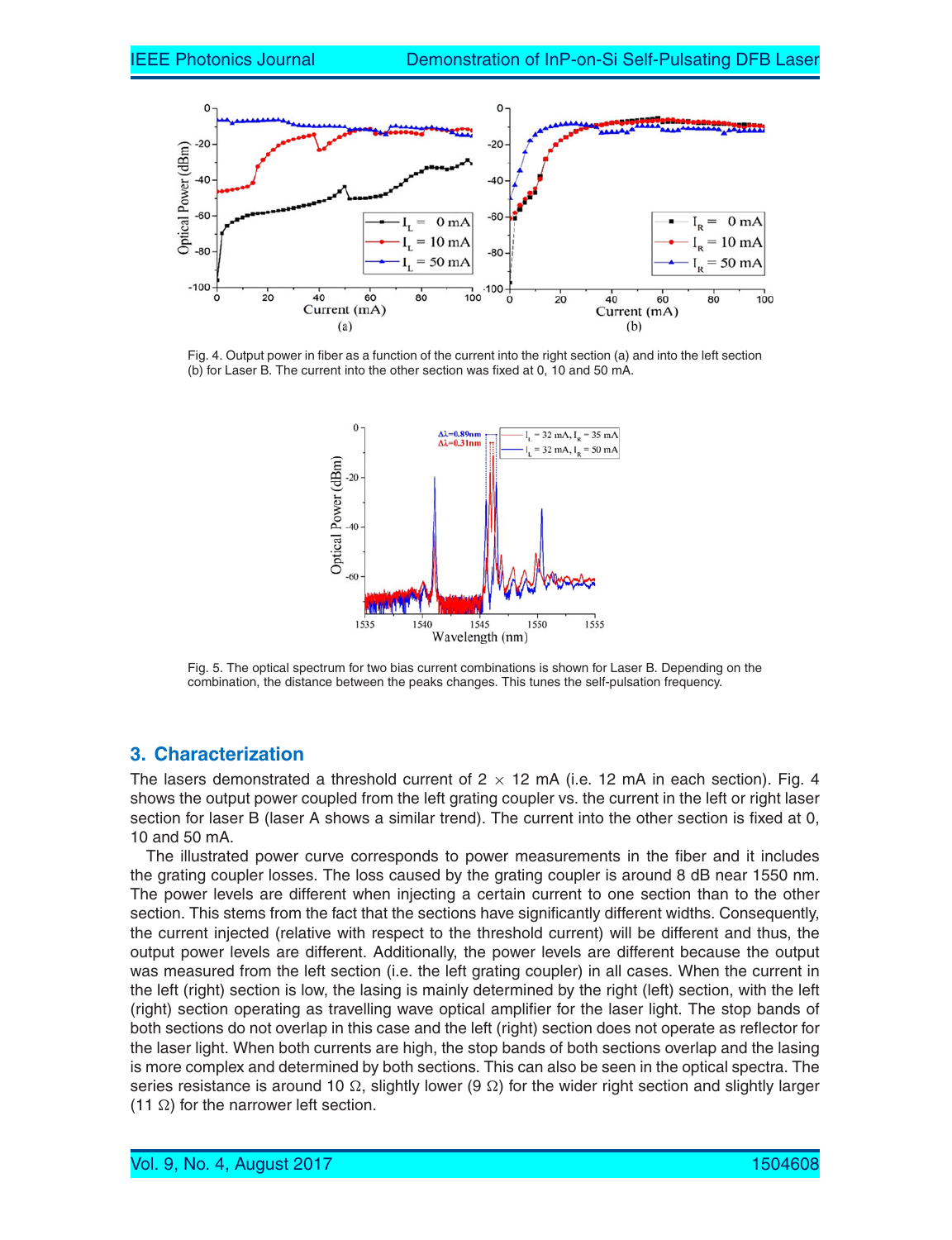

Fig. 6. Block diagram of the measurement setup used in the self-pulsation characterization.

The optical spectra of laser B are shown in Fig. 5 for two different current combinations: (1)  $I_L =$ 32 mA /  $I_B = 50$  mA and (2)  $I_L = 32$  mA /  $I_R = 35$  mA. At current combination (1), the wavelength difference between the two middle lasing modes corresponds to a 110 GHz self-pulsation frequency, which is challenging to measure. When the current of the right section is reduced to 35 mA, the wavelength difference is 0.31 nm, corresponding to a beat frequency of 38.75 GHz. A self-pulsation with this frequency is obtained and further discussed in the next section.

#### **4. Self-Pulsation Characteristics**

In this section, the self-pulsation behavior of the lasers is described. The measurement setup used in this demonstration is depicted in Fig. 6. One laser section is DC biased, while the other section is supplied with a DC bias current and an RF voltage. The RF signal is injected into the right section in this measurement and similar results can be achieved when the RF signal is applied to the left section. The output is fed to an erbium-doped fiber optical amplifier (EDFA) which raises the average optical power to 0 dBm. We first investigated the characteristics of the unlocked self-pulsations, i.e. without an RF signal applied.

The dependence of the self-pulsation frequency on current and temperature is investigated. Fig. 7(b) gives the frequency measured when varying the current in the right section while keeping the current in the left section constant in laser A. As can be observed, the self-pulsation frequency increases with the current in the right section. Tuning the frequency by changing the current is done over a range of 25 GHz. The opposite trend is shown in Fig. 7(a) for the left section. However, not all of the measured lasers showed the same behavior. Fig.  $7(c)$ –(d) shows the current scan for laser B, in which the self-pulsation frequency decreases first and increases again as the scan current increases. This measurement was done while maintaining the substrate temperature at 15 °C. The variation of the self-pulsation frequency with currents is due to a shifting of the Bragg wavelengths in both sections. This is first of all caused by temperature increases due to Joule heating. However, since the active layer consists of strained layer multiple quantum wells, there might also be a significant influence of carrier density changes in both sections, due to the so-called gain-lever effect [15]. In laser A, the thermal effect seems to be dominant. Increasing the current in the left section e.g. causes the Bragg wavelength of that section to increase. Since that section has the lowest Bragg wavelength, an increase of it will bring both Bragg wavelengths closer and will result in a decrease of the self-pulsation frequency. In laser B, the currents in both sections are much more similar and perhaps changes in the current of one section can change the carrier distribution much more than in laser A. It can be remarked that the change of frequency with current in laser B changes direction just when the currents in both sections are about equal.

The self-pulsation frequency is also tunable via the temperature. The temperature of the sample holder (which is assumed to be equal to the substrate temperature) was used to tune the selfpulsation frequency over a 7 GHz range. The dependence of the self-pulsation frequency on the sample holder temperature is shown in Fig. 8, in which a frequency tuning from 35 to 42 GHz can be observed for laser B.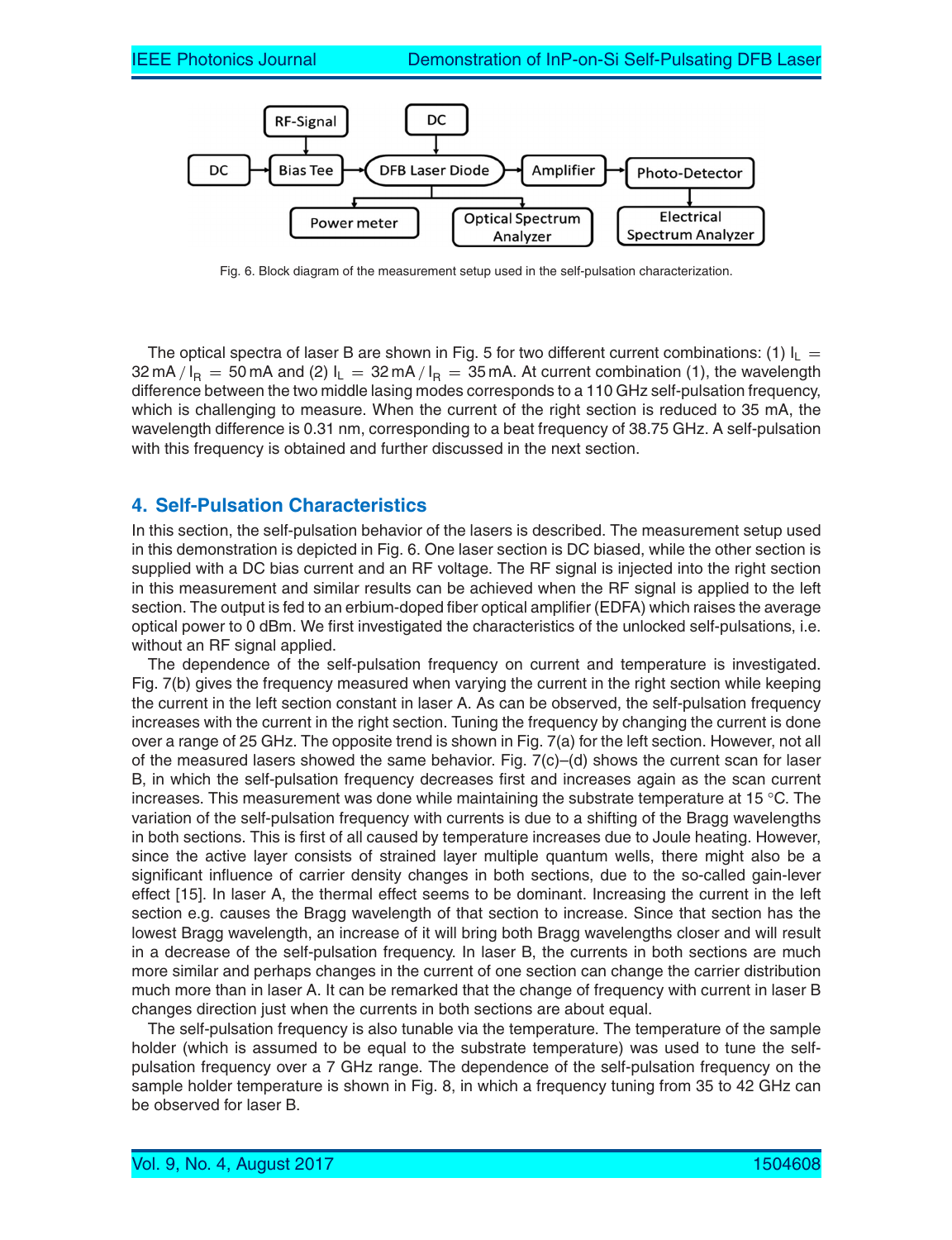

Fig. 7. Variation of the self-pulsation frequency with current for laser A (a, b) and laser B (c, d).



Fig. 8. Tuning the substrate temperature changes the pulsation frequency over a 7 GHz range.

#### **5. Locking the Self-Pulsations to an RF Signal**

The self-pulsation peak is shown in Fig. 9(a). The spectral width is 40 MHz. Initially, the selfpulsation peak is not stable, and can fluctuate over few 100 MHz due to fluctuations in current and/or temperature. By applying an RF signal of −7 dBm to the laser, the spectral width was reduced significantly to below 10 Hz (Fig. 9(c)). When directly modulating the laser very close to the self-pulsation frequency, but outside of the locking range, one gets about 7 dB less RF output power, as can be seen in Fig. 9. This RF output decreases further away from the self-pulsation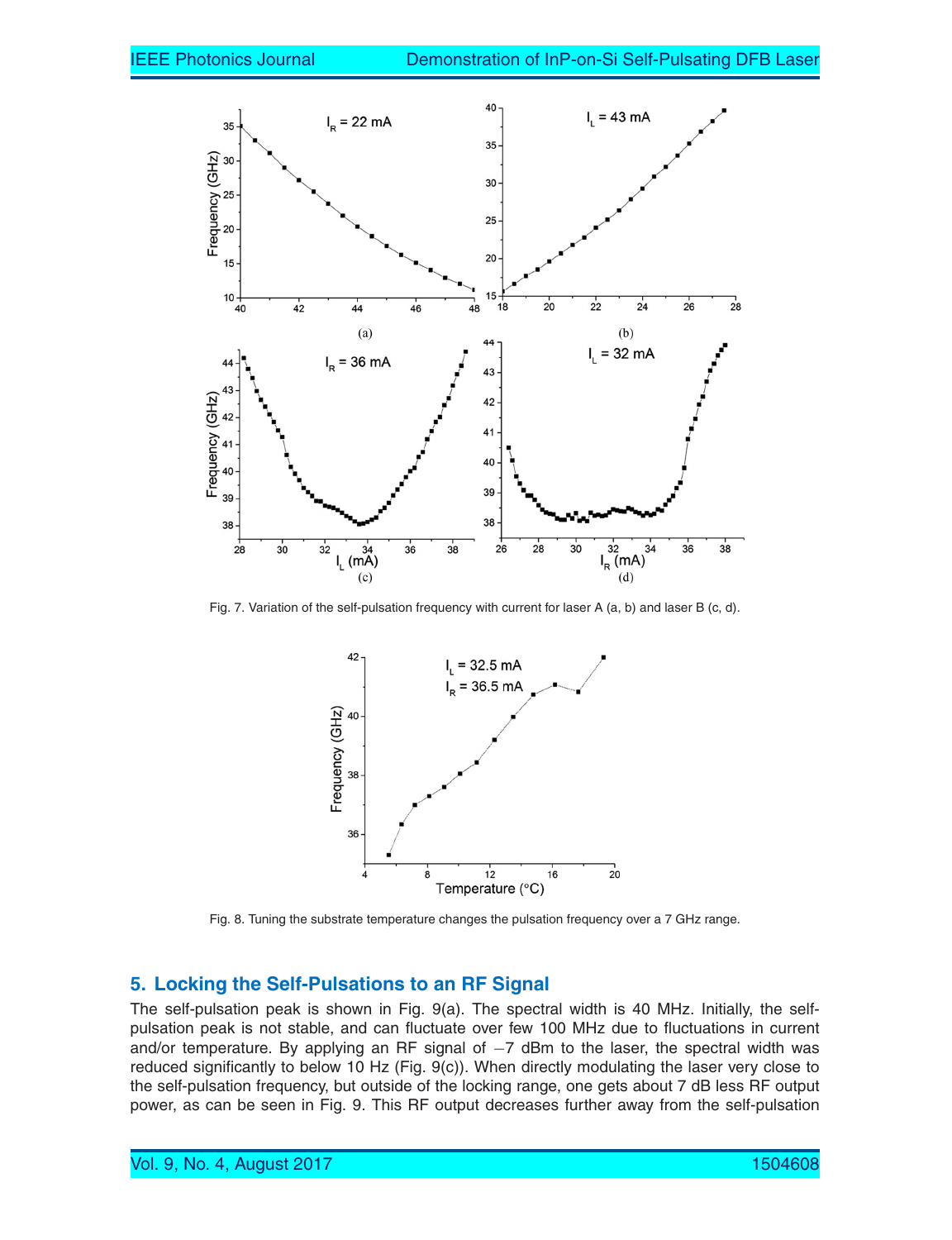

Fig. 9. The self-pulsation with a spectral width of 40 MHz is shown in (a) along with a locking RF signal of −7 dBm at 40 GHz. A locked self-pulsation is shown in (b) with a spectral width of below 10 Hz in (c).

frequency. The RF output at very high frequencies can also be expected to decrease when the laser is not self-pulsating and the modulation response has a weaker or no resonance anymore around the original self-pulsation frequency. For the signal to be locked, it should be within a range of around 300 MHz around the natural self-pulsation frequency. Increasing the RF power widens the locking range. The minimum RF power applied to the laser to generate a stable locked signal with linewidth below 10 Hz is −17 dBm, orders of magnitude lower than the 2 dBm reported in [10]. Since the resistance of the RF cable and the laser are 50 and 10  $\Omega$ , respectively, there is around 44% reflected RF power.

#### **6. Conclusion**

We have reported on two-section self-pulsating DFB lasers, implemented on a III-V-on-silicon integration platform. We have shown that by varying the currents and the temperature, self-pulsations can be tuned over a wide range of frequencies between (but not limited to) 12–40 GHz. The selfpulsations can be locked to an RF signal with a minimum power of −17 dBm, resulting in a narrow RF spectral width of less than 10 Hz. This is useful, for instance, in the generation of an optical microwave carrier, which is desired for radio-over-fiber applications.

#### **Acknowledgment**

The authors would like to thank Liesbet Van Landschoot for the FIB picture, and Michael Vanslembrouck for assisting with the measurements. Keqi Ma acknowledges the funding for doctoral students to carry out international cooperation research and the exchange program of Zhejiang University.

#### **References**

- [1] R. Schatz, "Longitudinal spatial instability in symmetric semiconductor lasers due to spatial hole burning," *IEEE J. Quantum Electron.*, vol. 28, no. 6, pp. 1443–1449, Jun. 1992.
- [2] M. Mohrle, U. Feister, J. Horer, R. Molt, and B. Sartorius, "Gigahertz self-pulsation in 1.5  $\mu$ m wavelength multisection DFB lasers," *IEEE Photon. Technol. Lett.*, vol. 4, no. 9, pp. 976–979, Sep. 1992.
- [3] B. Sartorius *et al.*, "Wavelength and polarisation independent all optical synchronisation of high frequency DFB type self-pulsations," *Electron. Lett.*, vol. 32, no. 11, pp. 1026–1028, 1996.
- [4] B. Sartorius, M. Mohrle, S. Reichenbacher, H. Preier, H.-J. Wunsche, and U. Bandelow, "Dispersive self Q-switching in self-pulsating DFB lasers," *IEEE J. Quantum Electron.*, vol. 33, no. 2, pp. 211–218, Feb. 1997.
- [5] P. Barsnley, H. J. Wickes, G. E. Wickens, and D. M. Spirit, "All-optical clock recovery from 5 Gb/s RZ data using a self-pulsating 1.56 prn laser diode," *IEEE Photon. Technol. Lett.*, vol. 3 no. 10, pp. 942–945, Oct. 1991.
- [6] M. Mohrle *et al.*, "Detuned grating multisection-RW-DFB lasers for high-speed optical signal processing," *IEEE J. Sel. Topics Quantum Electron.*, vol. 7, no. 2, pp. 217–223, Mar./Apr. 2001.